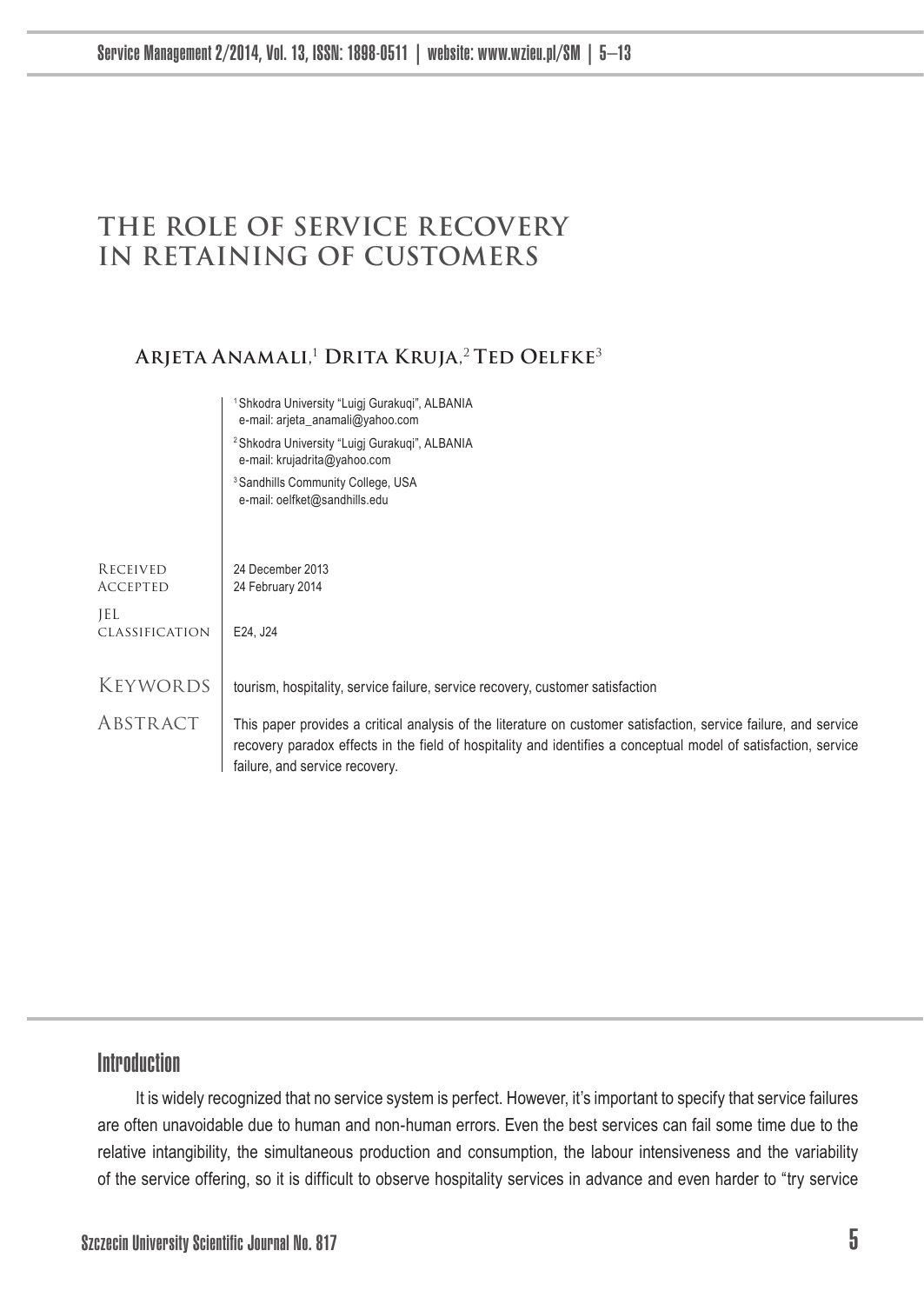before you buy". The provision of hospitality services is often rapid and spontaneous, relying on experiential aspects for consumer evaluation. For all of these reasons, achieving a situation of zero defects is difficult, perhaps even impossible. One of the most basic principles in hospitality marketing is that organizational performance is enhanced by satisfying customers. Satisfaction is a major outcome of marketing activity and it links decision-making processes and consumption with post-purchase phenomena, such as attitude change, complaining conduct, word of mouth, repetition purchase and brand loyalty (Oliver, 1980).

In recent years, service failure and service recovery have attracted considerable research attention and there is a growing body of evidence indicates that effective service recovery can have a positive impact on both organizations and customers (Chebat and Slusarsczyk, 2005). Recovery strategy should be considered a means to reinstate and validate relationships with customers (Hoffman and Chung, 1999). It has therefore been recognized that once a service failure happen, it becomes important that service recovery, that is defined as the action taken by the service provider to seek out dissatisfaction (Johnston, 1995a) and as a response to poor service quality (Gro¨nroos, 1988), be effectively carried out to reduce the damage in relationship and to pacify the dissatisfied customer. By suggestion effective service recovery had led to higher satisfaction compared to service that had been correctly performed on the first time (Etzel and Silverman, 1981) (M.A. and S.G, 1992: 119) Appropriate management of service failures involves a complex organizational response that allows an effective internal and external recovery, learn from mistakes and introduce future service innovations. (Santos-Vijande et al., 2013).

This paper aims to provide a theoretical analysis of the importance of the service recovery to retain a customer.

In this paper were used exploratory research method consisting of the use of secondary research methods. The research method also includes reviewing both academic and non-academic literature and previous studies in this field. Selection of related data to address the purpose of the study, analysis of collected data, comparison of data from different sources in order to increase their validity, reliability and accuracy are the main jobs performed in the secondary research process.

### Definition of Terms

### Customer satisfaction

Despite extensive research on satisfaction, researchers cannot agree on a common definition for the concept. Most definitions favor the notion of consumer satisfaction as an evaluative process. Satisfaction is also often viewed as an attitude-like judgment based on a series of consumer–product interactions (Yi, 1990).

### **Dissatisfaction**

In general, dissatisfaction responses are relatively strong reactions to consumption episodes. Dissatisfaction is often accompanied with intense emotions (e.g., anger, frustration) and perceptions of unfairness. Most research on dissatisfaction has focused on understanding consumers' behavioral responses such as complaining behaviors and negative word-of-mouth communication (Tax et al., 1998). We also can express that consumer dissatisfaction is typically portrayed as a bipolar opposite of satisfaction.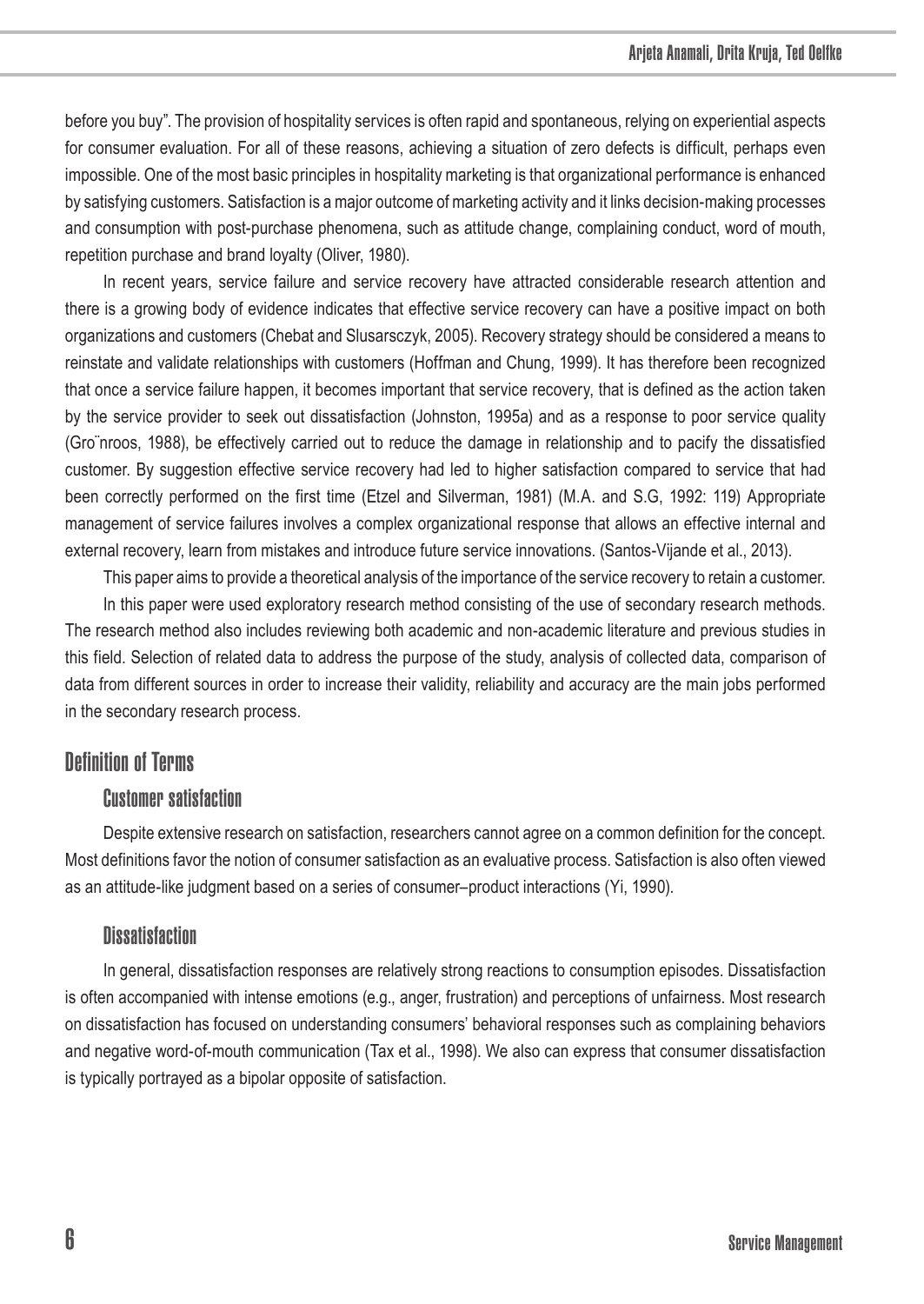#### **Service**

Service is an interpersonal relationship between the organization and the customer (Price et al., 1995). Also we can define service as a critical moment of truth that involves either satisfying or dissatisfying the customer.

### Service failure

Service failures are viewed as an important determinant of customer dissatisfaction (Tax and Brown, 1998). Service failures arise when customers experience dissatisfaction because the service was not delivered as originally planned or expected. It is important to mention that service failures are determined by the customer and not by the service organization.

# Zone of Tolerance

The zones of tolerance are defined by (Zeithaml et al., 2012) as the level of satisfying or dissatisfying service that each individual customer will accept in each service scenario.

#### Customer Complaint

A consumer complaint is defined as an action that involves negative communication of a costumer about a product or service consumption or experience.

#### Service recovery

Service recovery can be defined as an action which is designed to resolve problems, alter negative attitudes of unsatisfied customers, and after all retain these customers.

Service recovery purpose is to seek out and deal with service failures, with the main scope to keep their loyal customers (Johnston, 1995b). Service recovery is no longer conceived as a set of specific, one-off actions in response to an unsatisfied costumer, or as an operational mechanism of damage control, but as an integral part of the service company's long-term strategy which involves comprehensive management practices (Santos-Vijande et al., 2013).

### Theoretical Review

### Levels of customer satisfaction

The satisfaction is mostly defined using the expectancy disconfirmation paradigm which claims that when consumers receive service that is better than expected, they will be satisfied (Oliver, 1980). Cook illustrates the potential stages that customer go through in their relationship with organizations. At the base level, costumers receive substandard service that does not meet their expectation. In this case the costumers have three choices at this level about how to act: to complain to the organization, to voice their dissatisfaction to others, or to say or do nothing. Potentially they can remain a customer of the organization, or decide to leave (Cook, 2012).

If the service customers receive is satisfactory and meets their expectations (level 2), they still make a choice: whether to stay with the organization or to look elsewhere for a similar product or service. In this level the relationship between costumer and organization is transactional and the costumer is probably dealing with the organization on a rational level. Is the third level of the pyramid (costumer delighted with service) when the customers become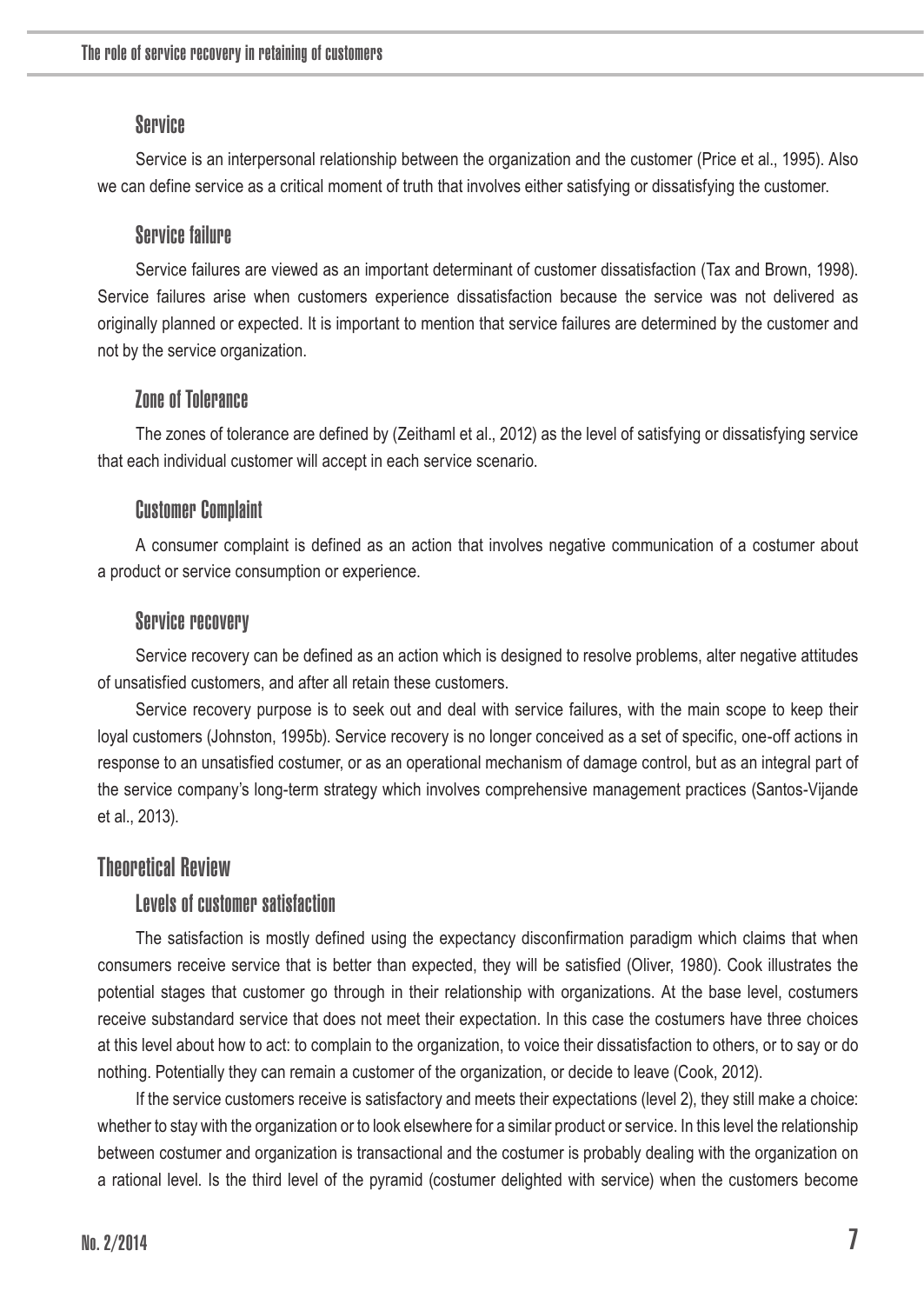emotionally engaged. They receive service above and beyond their expectations and they in turn are delighted. At this stage their loyalty to the organization increases. Level 4 (customer promoters), the pinnacle of the pyramid, is when customers have consistently been delighted with the service they have received. They love the organization that is providing the service and actively promote it to their friends and acquaintances.

#### A general model of expectancy disconfirmation with performance

Customer satisfaction/dissatisfaction is defined as the difference between an individual's pre-purchase expectations and post purchase performance of the product or service.

The confirmation/disconfirmation pattern (Oliver, 1980) has provided the conceptual contexture for many customer satisfaction/dissatisfaction studies.

Based on (Churchill and Surprenant, 1982), a model of expectancy disconfirmation with performance, posits that customer satisfaction is related to the degree and direction of the disconfirmation experience (Mattila and Ro, 2008). The disconfirmation model is "parsimonious" and intuitively appealing and also it's important to mention that it has received strong empirical support.

### Service Failure

Many researchers allege that service failure practically arises when service delivery performance does not meet a customer's expectations. Although a number of authors have suggested that organizations should aim to offer services with nil defects some service failures are unavoidable, and perhaps particularly so on in tourism. Flights may be late or cancelled, staff may be rude or inattentive, and the maintenance of the tangibles surrounding the service may not always be perfect. Assorting service failures according to their type is a useful base first step in understanding consumer reactions to failure incidents/services and identifying organizations potential recovery strategies. The services marking literature recognizes two types of service failures: outcome and process (Smith and R.N., 2002) An outcome failure occurs when the failure is related to the core service offerings. The outcome dimension reflects what customers actually receive from the service (e.g., a clean hotel room), whereas the process dimension involves how they receive the service, that is, the manner in which it is delivered. A process failure occurs when it is related to the manner in which the service is delivered (Smith and R.N., 2002).

A customer may experience many and diversified service failure types. Many researchers used the critical incident technique to identify a service failure classification model. Based on this technique, failures can be classified as being of a number of different types:

#### Service Delivery Failures

By the studies, we can see that service delivery system failures consist of three types of failures. Unavailable service refers to services that are lacking or absent such as a cancelled flight or a hotel that is overbooked but that normally are available. Unreasonably slow service relates to services or employees that customers perceive as being extraordinarily slow in fulfilling their function and might include delays in serving a meal in a restaurant or lengthy queues at a visitor attraction. Other core service failures encompass all other aspects of core service failure offered by different industries for e.g., eating service, cleanness of the plane, and baggage handling.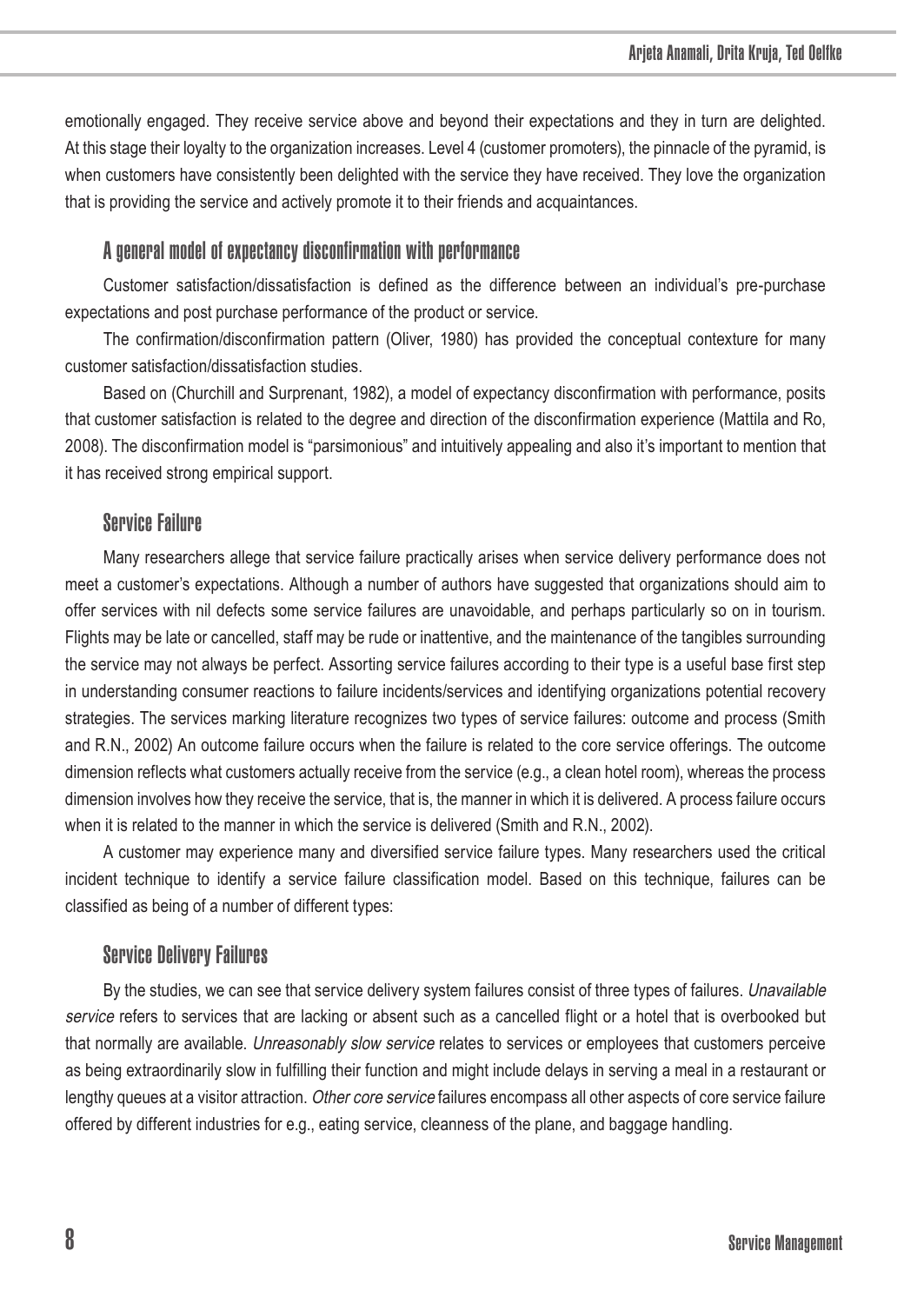## Customer Needs and Special Requests-Service Failure

Diverse type of service failure hooks up to how employee responses to individual customer needs and special requests. The customer needs can be explicit or implicit. The implicit needs are not requested; if a restaurant customer becomes ill it's evident that his or her needs will be apparent. By contrast, explicit requests are overtly four requested: (1) special needs, (2) customer preferences, (3) customer errors, and (4) disruptive others. Case for the first explicit requested could be the preparation of a meal for a vegetarian, so special needs it involves requests based on a customer's special medical, dietary, psychological, language, or social circumstances. A customer request for the substitution of a menu at a restaurant is a typical example of a customer preference, so require the employee to modify the service delivery system in some way that meets the preferred needs of the customer. Customer error involves scenarios where failure is initiated by a customer mistake for example when a costumer lost tickets or a lost hotel key and the employee has to respond. Last one – disruptive others; require to the employees to settle disputes to customers, such as requesting to be quiet in theatre or requesting that smoking customers not smoke in the non-smoking section of restaurants.

# Unprompted and Unsolicited Employee Actions

Unprompted and unsolicited employee actions arises from employee behaviors that are totally unexpected by the customer. These actions are not initiated by the customer, and also are not part of the service delivery system. The subcategories of this group are: 1 level of attention, 2 – unusual actions, 3– cultural norms, 4 – gestalt, and 5 – adverse conditions (Ennew and Schoefer, 2003/6). This subcategory includes cases where employs have negative attention to costumers or employees who ignore a customer, and employees who exhibit behavior consistent with an indifferent attitude. Rudeness, abusiveness, and inappropriate touching are cases of unusual behavior of employs. The cultural norms subcategory refers to cases as discriminatory behaviors such as lying, stealing, and cheating that violate cultural norms equality, or fairness and honesty. Gestalt are customer evaluations that are made holistically as in the case of a customer who evaluates a trip as dissatisfying without identifying any specific incidents that could cause this dissatisfaction. Adverse conditions subcategory covers employee actions under stressful conditions.

Understanding why a service can fail and it's types and reason is important because it helps in designing an appropriate recovery strategy and in developing future policies to limit the occurrence of service failures.

#### Zones of Tolerance

The zones of tolerance are defined by (Zeithaml et al., 2012) as the level of service that each individual customer will accept in each service scenario. For some customers, zones of tolerance may be minimal; demanding a more perfected approach to service. Other customers may have a larger zone of tolerance where he or she may be more tolerant to imperfections. Research suggested (Hoyer and MacInnis, 2001) that customers with demanding schedules or who are limited for time may have a minimal zone of tolerance compared to customers who have more flexibility or who are seeking a relaxed service experience. In addition (Hoyer and MacInnis, 2001), cautioned that customers place more emphasis on certain service encounters than others.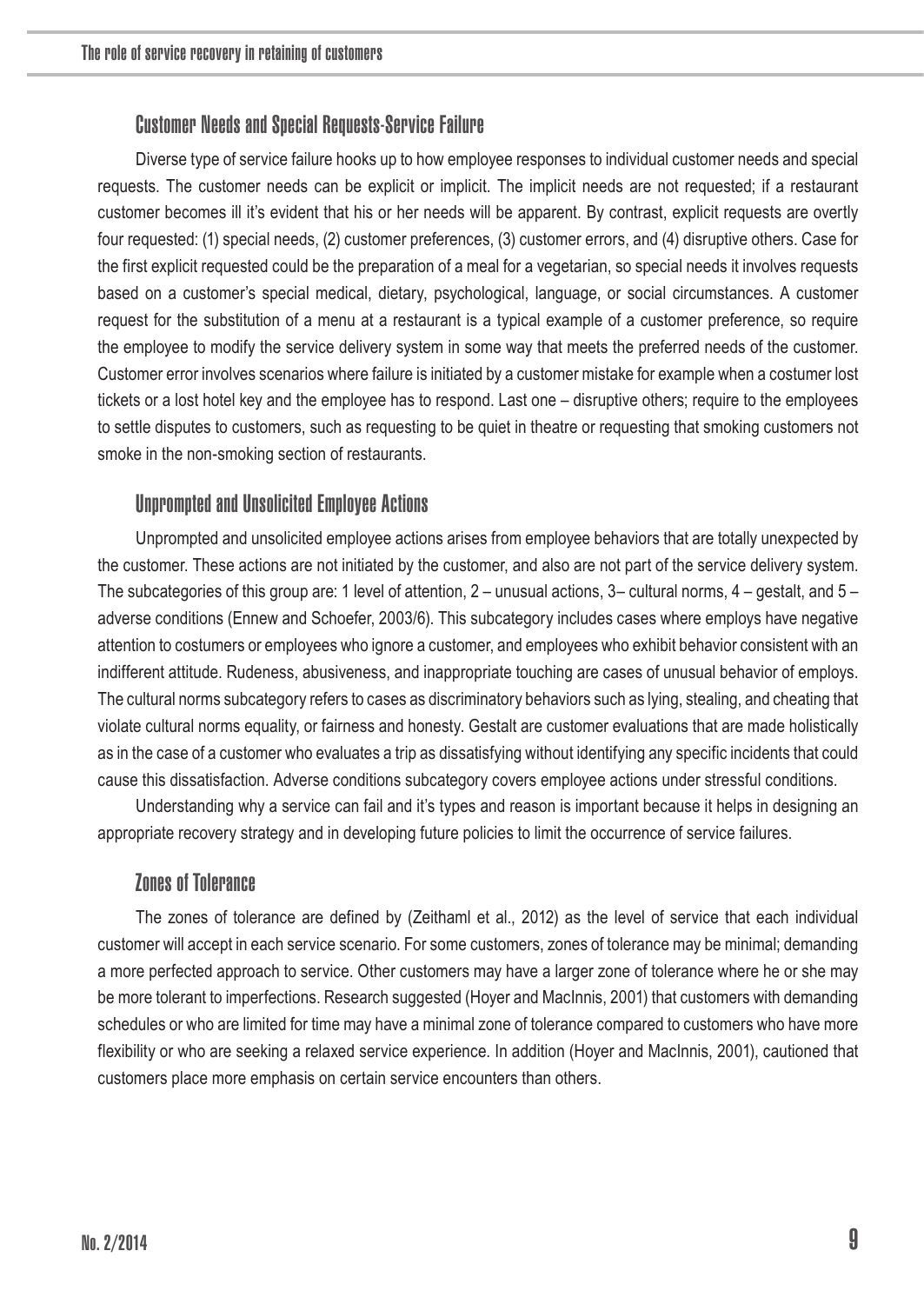# Customer Complaint

The best definition for a customer complaint is 'any expression of dissatisfaction'. It does not matter whether the complaint comes from an existing costumer or not, or whether the complaint is justified or not. If someone is unhappy with a service or product and voices their concern, this counts as a complaint and should be taken seriously.

According to International Standards program for complaints, called ISO 10002:2004,3.2 the complaint is: 'an expression of dissatisfaction made to an organization related to its product, or the complaint-handling process itself, where a response or resolution is explicitly or implicitly expected.

The overriding findings show that only the minority of costumers who are dissatisfied do in fact complaint. This is often likened to an iceberg: the tip of the iceberg represent those customers who directly voice their concerns to the organization. Underneath the waterline are the vast majority of costumers who do not complaint.

### Why don't unhappy customers complain?

The percentage of formal complaints made by dissatisfy clients is very low this compared with the total number of service rendered deficiently (Santos-Vijande et al., 2013).

Reasons why unhappy customer don' complaint are different, as they may not want to take time writing a letter, to send an E-mail, fulfill a form, or make a phone call, especially if they don't see the service as worth the effort. Many unhappy customers see the gain as uncertain and believe that no one would be concerned about their problem or would be willing to resolve it. In some situations, people simply don't know where to go or what to do. Also about costumers who most likely complain, research findings consistently show that people in higher socioeconomic levels are more likely to complain than those in lower levels.

### Ways to encourage people to complain

All organizations need costumers to tell them when they are unhappy with their products and service so they can understand where they are going wrong and do something about it. There are three key actions that organizations need to take to encourage people to complain:

- publicize ways to complain,
- respond to complaints quickly,
- publicize improvement actions.

# Types of financial and non-financial redress

If your service has failed and you uphold the customer's complaint, you have four options about how to recompense them, depending on the circumstances (Cook, 2012). These are:

- replace or exchange,
- reimburse,
- refund,
- compensate.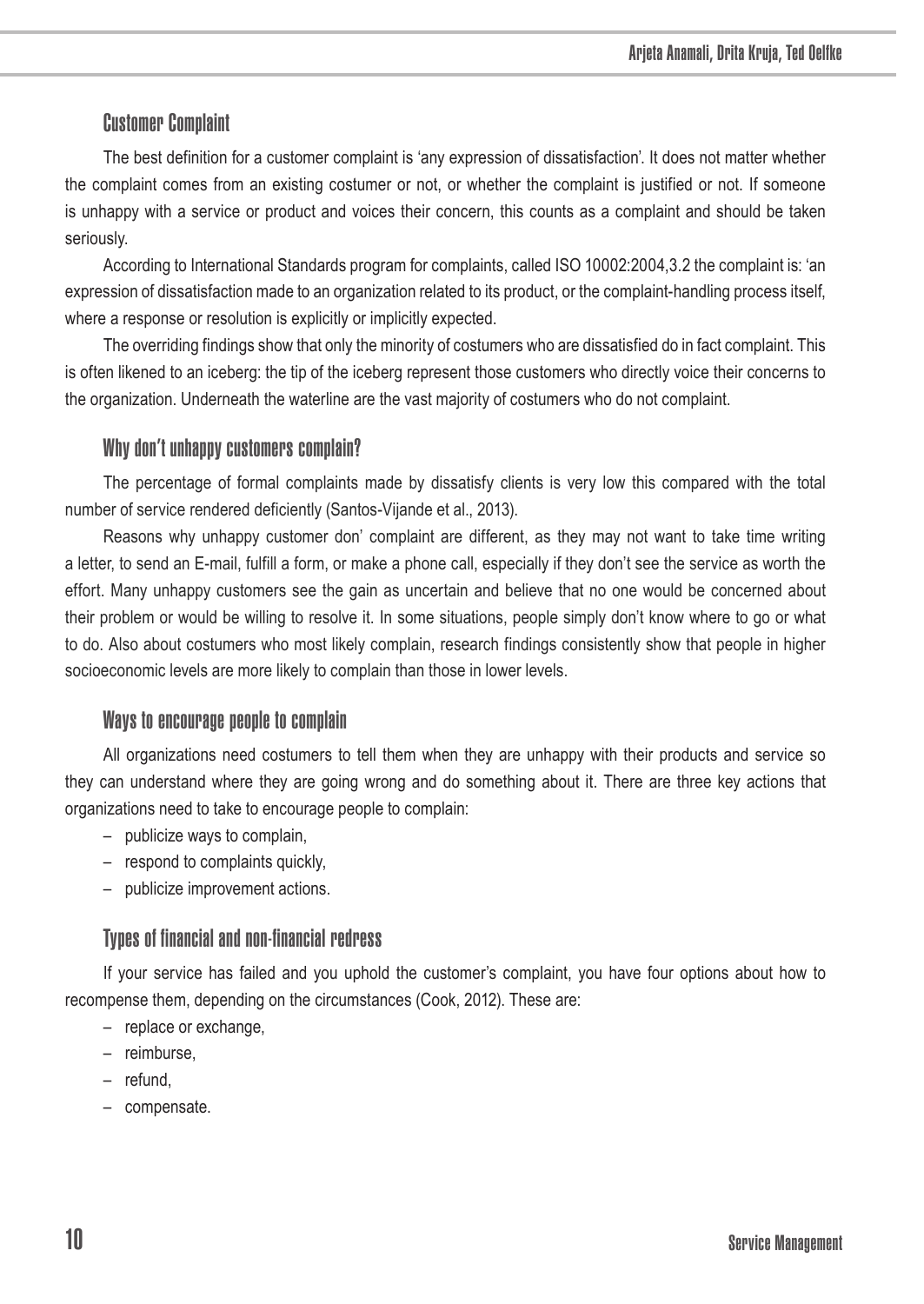## Service Recovery

Service recovery could be defined as an umbrella term for systematic efforts by a firm to correct a problem following a service failure and to retain a customer's goodwill (Lovelock and Wirtz, 2011). Service recovery is about redress and retention (Zemke and Bell, 2000). More specifically, service recovery can be deemed of as being concerned with the productive handling of complaints and includes all actions taken by a service provider in order to try to resolve the problem a customer has with their organization. In response to service defects or failures, service providers take actions and implement activities to return "aggrieved customers" to a state of satisfaction. The goal of any recovery response must be to fix the immediate problem and restore equity to a potentially damaged customercompany relationship (Roggeveen et al., 2011). Considering the fact that most of dissatisfy customers tend not to complain about negative experiences a proactive initiation of service recovery is worthwhile.

What indicates an effective service recovery has been the subject of many debates. We posit that customers have distinct service recovery preferences and that when a failure occurs it is critical that service providers match the customer's preference in the recovery effort (Nguyen et al., 2012). A service provider could offer several different service recovery solutions to the costumer to recover a service failure situation. They could focus on four possible service recovery solutions: namely a zero recovery solution which reflect a situation where the provider has made no attempt to recover; a quick solution – reflects a recovery attempt that is provided quickly with minimal interaction and with a focus on financial compensation; a thorough solution – refers to a situation where the recovery attempt involves a high level of interaction with service staff; and a customized solution – reflects a situation where the recovery attempt involves a high level of customization, tailoring and special treatment for the costumer (Nguyen et al., 2012).

### The Impact of Service Recovery

The best strategy, certainly, is to do it right the first time. The *service recovery paradox* refers to the effect that customer who experience a service failure and then have it resolved are sometimes more satisfied than customers who have had no problem in the first place (Lovelock and Wirtz, 2011). The failure of an service has the potential to have a significant negative impact on organization's reputation. Especially in tourism, negative word-of-mouth may be a particular motive for concern because of the importance of personal recommendations. Effective service recovery can scotch many of the negative upshot associated with service failure and indeed some researchers have pointed to the existence of a so-called service recovery paradox which suggests that excellent service recovery can lead to levels of cumulative satisfaction that are higher than those existing prior to the service failure.

### Recovery – Satisfaction

The secret is to understand the customer's problems and provide solutions so as to help that customers be profitable and feel good about the transaction. Francis (Buck) Rodgers.

Effective service recovery can in many cases avoid customer switching and restore confidence in the service firm. When customers complain, they give the firm a chance to correct problems, restore the relationship with the complainer, and improve future satisfaction. Service recovery is therefore an important opportunity to retain a valued customer. When customers experience service failures, their post-failure satisfaction or pre-recovery satisfaction – transaction specific satisfaction will be lower to some degree than previous overall satisfaction. Not all frustrated customers will complain, but some of them will give service providers chances to correct any problems.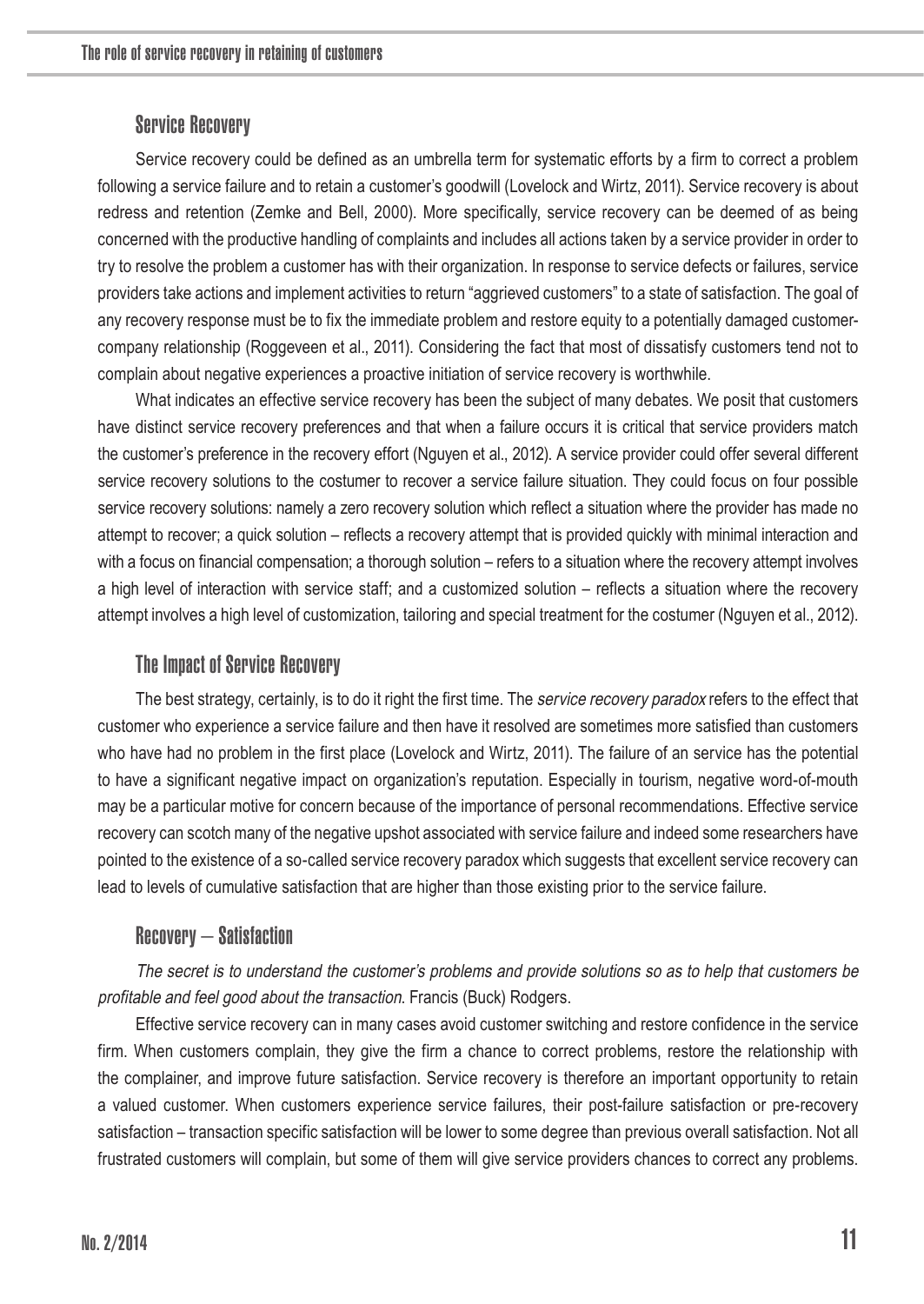Sometimes, service providers may find service failures before customers recognize them and initiate service recovery. An appropriate service recovery will mitigate harmful effects and raise satisfaction (recovery satisfaction – transaction specific satisfaction) (Tax et al., 1998).

Extraordinary service recovery efforts can produce a service "recovery paradox". A situation where the levels of satisfaction rates of customers who received good or excellent recoveries are actually higher than those of customers who have not experienced any problems (Smith and R.N., 2002). On the other hand, it is clear that an inappropriate response or no response to a service failure complaint will magnify negative evaluation, also referred to as "doubly deviation" (Hart et al., 1990).

## A conceptual model of satisfaction – service failure – service recovery

The conceptual model proposes that when customers experience a service failure, the initial dissatisfaction turns into more specific negative emotions depending on the customers' appraisal of the responsibility of the problem. The current model includes four negative emotions: anger arising from controllable failures with others blamed, disappointment stemming from uncontrollable causes that can be attributed to the situation, regret resulting from self-blame, and worry coming from threat with uncertainty. If the customers voice their dissatisfaction to the service provider or organization respondents, some form of service recovery it would be likely to follow. Customers will then evaluate the service recovery efforts based on perceived fairness. An exceptionally successful service recovery may sometimes convert dissatisfied customers into even more satisfied customers (recovery paradox) while an unsuccessful service recovery is bound to lead to a highly negative double deviation effect. According to (Mattila and Ro, 2008) and (OK, 2004), post-consumption satisfaction may be assessed at three time points, satisfaction with a particular transaction experience (T-satisfaction), satisfaction with service recovery effort by the organization (R-satisfaction), and overall/accumulated satisfaction with the service provider/the company (O-satisfaction)

# Conclusions

To build long-term relationships with customers, service providers should do their best to deliver service as expected. Service failure occurs when a service fails on what the consumer expected or when company lives up to what was promised knowing that it is something that is identified by the consumer. The main indicator for service failure it is customers' complaint. But unfortunately, not all customers complain, so many may simply decide not to purchase again or may engage in negative word-of-mouth. Since no service is perfect, service providers have to strive to recover service failure so as not to harm customers' confidence in reliability toward service providers. A clear service recovery strategy is essential in order to minimize the negative effects of the initial failure and maximize the positive outcomes from the recovery process. This study confirmed that successful service recovery reinforces customers' trust including improvements in cumulative satisfaction, increased loyalty, repurchase and positive word-of-mouth.

# **References**

- Bitner, M.J., Booms, B.H. & Tetreault, M.S. (1990). The Service Encounter: Diagnosing Favorable and Unfavorable Incidents. Journal of Marketing, 54 (January): 71–84.
- Chebat, J. & Slusarsczyk, W. (2005). How emotions mediate the effects of perceived justice on loyalty in service recovery situations: an empirical study. Journal of BusinessResearch, 58 (5): 664–673.